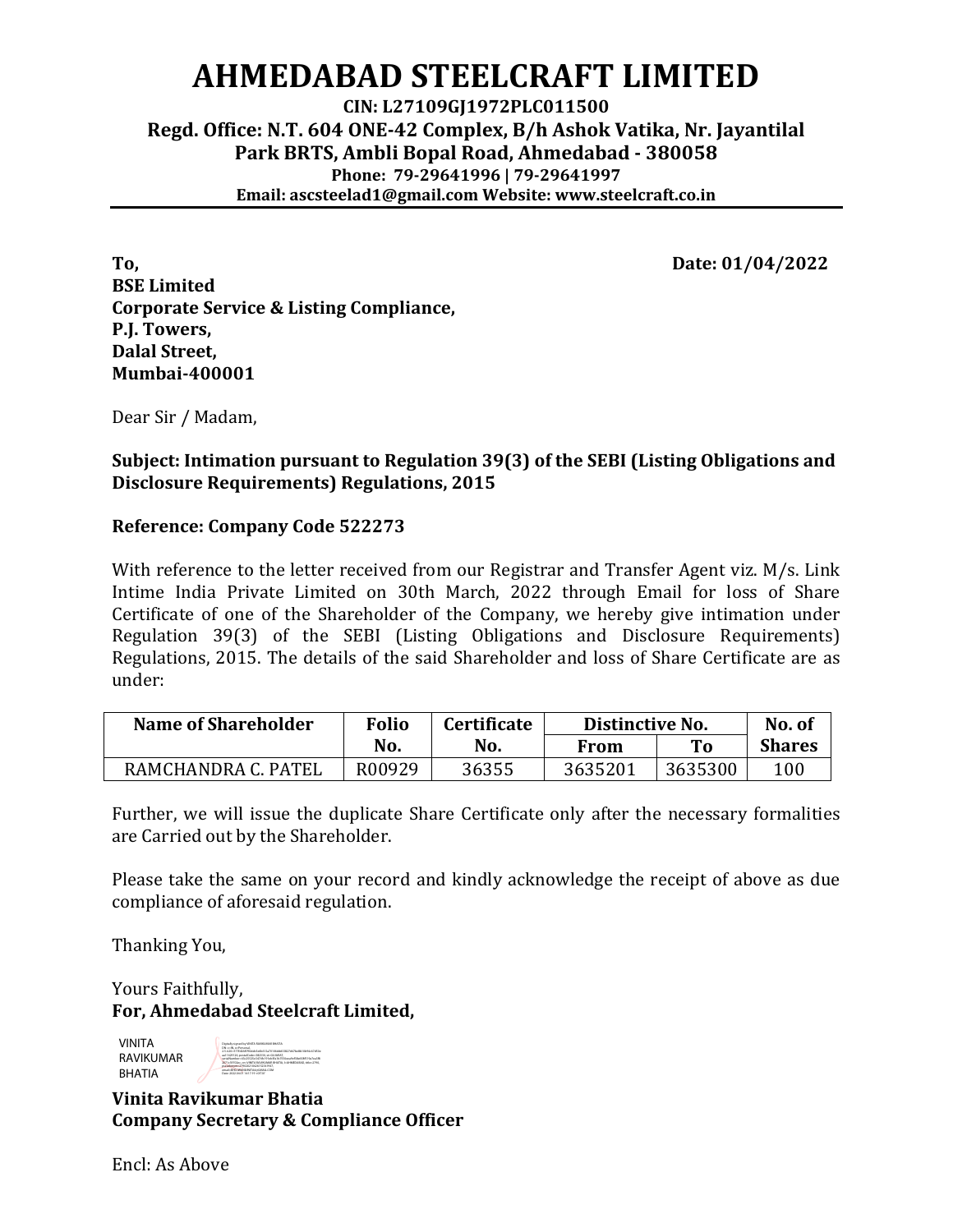

## **Link Intime India Pvt Ltd. CIN:U67190MH1999PTC118368** C - 101, 247 Park, L.B.S. Marg, Vikhroli (West), Mumbai - 400083. Tel. : + 91 22 49186270 Fax: +91 22 49186060 E-mail : rnt.helpdesk@linkitime.co.in

Date : 30/03/2022

To ,

BSE Ltd. 1st Floor, P J Tower, Dalal Street Mumbai : 400021

Dear Sirs ,

Sub : Data Regarding Lost/Stolen/Fake/Duplicate Case(s) Shares .

Further to Regulation 39(3) of SEBI (Listing obligations and disclosure requirement), Regulation 2015, we are sending herewith the data in the form of printed list for our following clients

Sr No Name Of Client

1 Ahmedabad Steelcraft Limited

Besides, please note that we shall continue to submit report on data regarding Lost/Stolen/Fake/Duplicate (LSFD) Shares of our clients on monthly basis as we have been doing it now .

Please find the same in order and acknowledge for receipt .

Yours faithfully, For Link Intime India Pvt Ltd

Authorised Signatory Encl As above